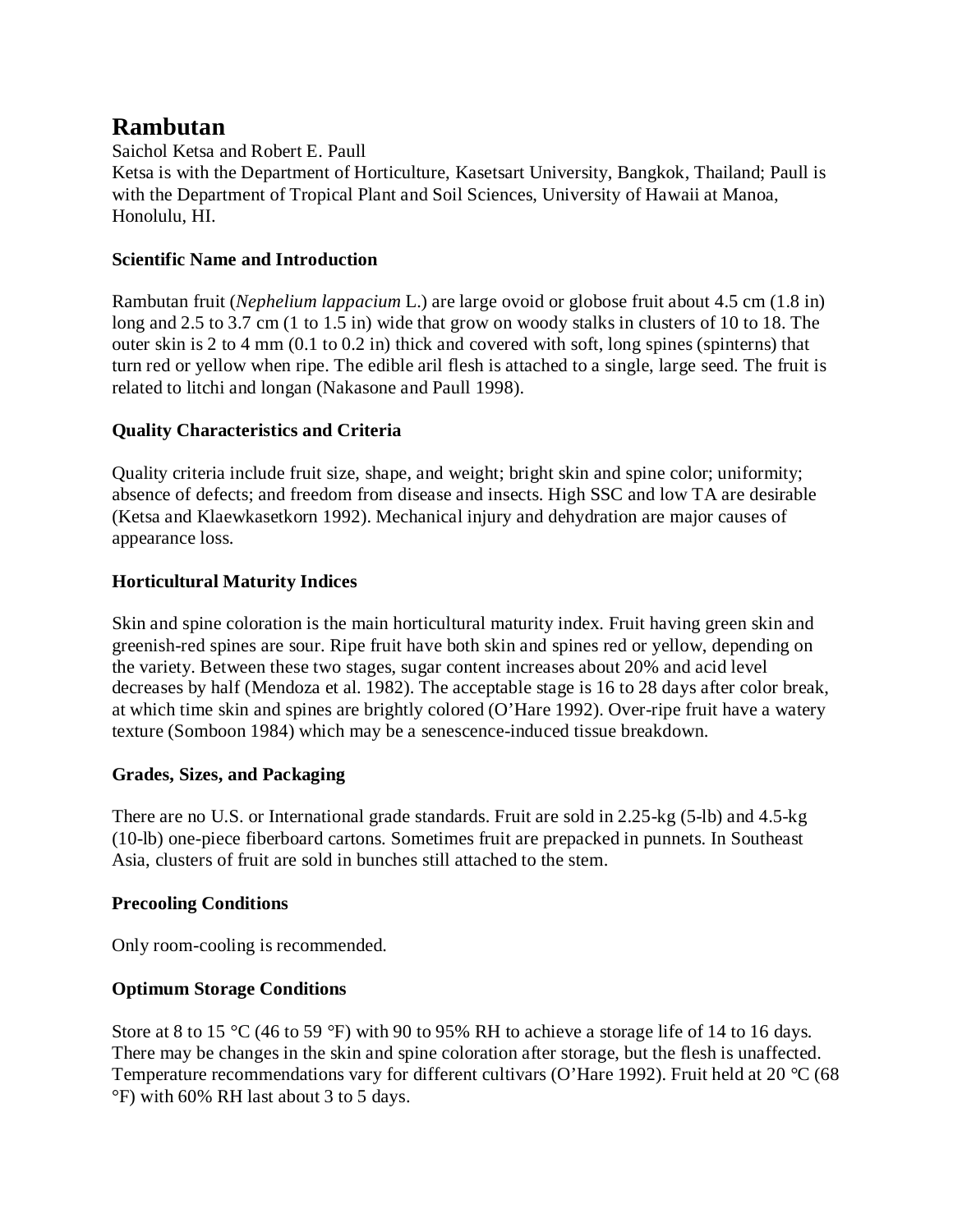### **Controlled Atmosphere (CA) Considerations**

CA of 7 to 12% CO<sub>2</sub> and 3 to 5% O<sub>2</sub> at 10 °C (50 °F) is recommended (Kader 1993). At 9 to 12% CO<sub>2</sub>, color loss is reduced and shelf-life extended by 4 to 5 days, while low  $O_2(3\%)$  has little effect (O'Hare et al. 1994, O'Hare 1995). Raising  $CO<sub>2</sub>$  levels above 12% has no additional effect, and decay can begin after a few weeks' storage. The MA/CA effect appears to derive more from  $CO_2$  elevation and minimizing water loss than through any effect of low  $O_2$ . Storage in sealed polyethylene film bags or plastic containers is effective in reducing water loss (Mendoza et al. 1972, Mohamed and Othman 1988, Ketsa and Klaewkasetkorn 1995), while wax coatings are less effective (Mendoza et al. 1972, Lam and Ng 1982, Brown and Wilson 1988). A shelf-life of 14 to 21 days can be expected.

### **Retail Outlet Display Considerations**

Rambutan should be displayed in trays with a clear film overwrap or in clam shell containers with no perforations at 10 to 12 °C (50 to 55 °F). Fruit should not be misted or iced.

# **Chilling Sensitivity**

If maintained at 5  $\degree$ C (41  $\degree$ F), fruit can be stored for up to 3 weeks, but the skin and spines change from red to brownish-red; the edible aril is white and remains in good condition (Lam and Ng 1982). Somboon (1984) reported that after 3 days at 5  $\degree$ C (41  $\degree$ F), the aril turned from white (translucent) to being more transparent and juicier.

### **Ethylene Production and Sensitivity**

This nonclimacteric fruit has a very low rate of ethylene production: <0.04  $\mu$ L kg<sup>-1</sup> h<sup>-1</sup> (O'Hare et al. 1994). Higher rates of up to 3  $\mu$ L kg<sup>-1</sup> h<sup>-1</sup> can occur if there is a fungal infection. The presence of 5  $\mu$ L L<sup>-1</sup> ethylene in CA (9 to 12% CO<sub>2</sub>) or the presence of an ethylene absorber does not influence rate of skin color loss (O'Hare 1995).

### **Respiration Rates**

Respiration is 40 to 100 mg (about 23 to 57  $\mu$ L) CO<sub>2</sub> kg<sup>-1</sup> h<sup>-1</sup> at 25 °C (77 °F). This is a nonclimacteric fruit and the rates are for mature fruit; immature fruit respiration rates are higher (Mendoza et al. 1972). To calculate heat production, multiply mg  $kg^{-1} h^{-1}$  by 220 to get BTU ton- $1$  day<sup>-1</sup> or by 61 to get kcal tonne<sup>-1</sup> day<sup>-1</sup>.

#### **Physiological Disorders**

Chilling injury and darkening of spines and skin are major postharvest disorders. Darkening is caused by dehydration and mechanical injury (Landrigan et al. 1996). Preharvest disorders include skin splitting and poor filling of fruit (O'Hare 1992). Skin splitting occurs in thinskinned cultivars often following heavy rains during the last phase of fruit growth. Poor filling has been associated with poor nutrition and dry conditions just after flowering.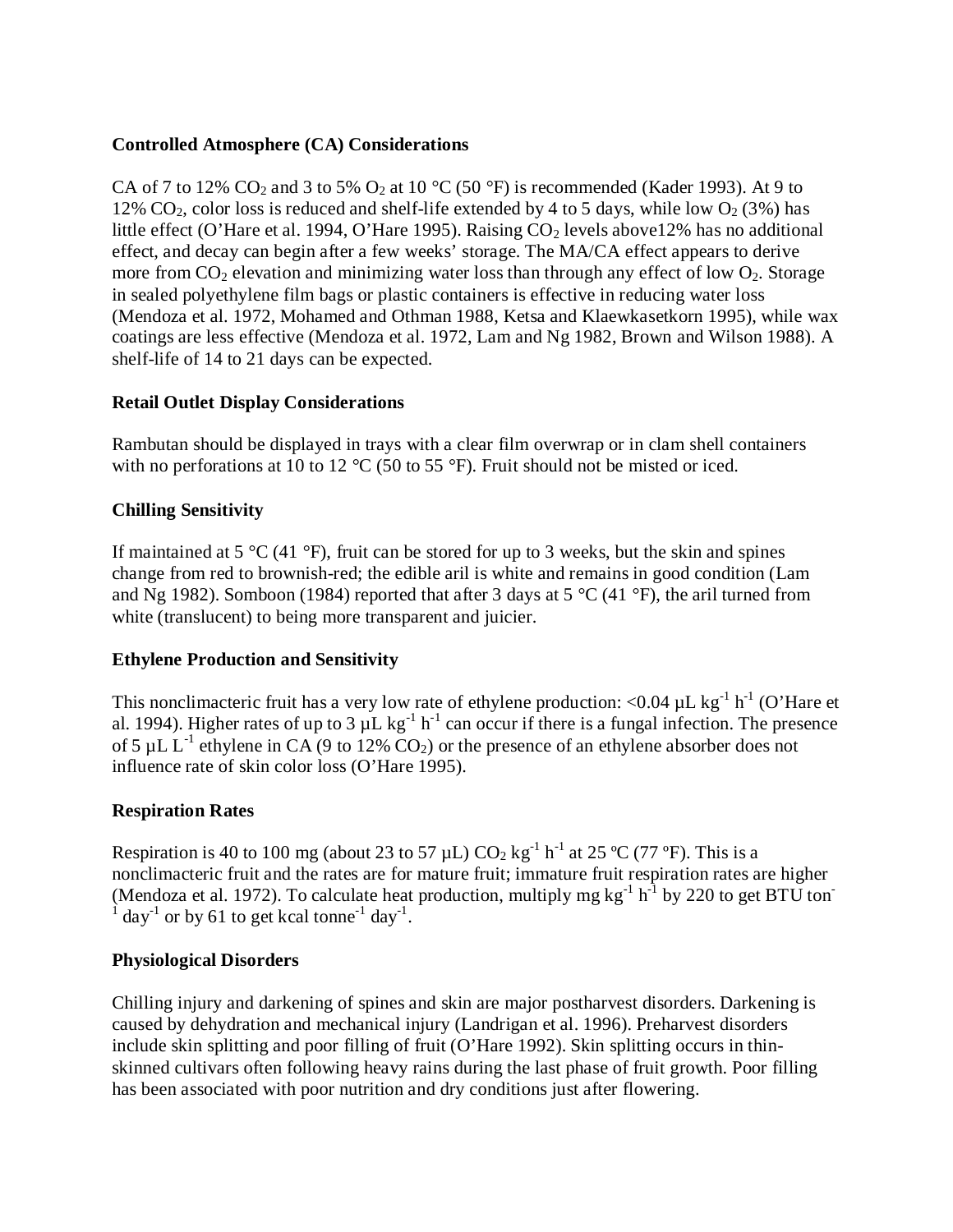### **Postharvest Pathology**

Postharvest losses to disease are low (Ketsa and Klaewkasetkorn 1992), though stem end rot and fruit rots are found. Sangchote et al. (1992) found that the spectrum of fungi associated with rambutan decay varied with storage temperatures. *Collectotrichum gloeosporioides* and *Botryodiplodia theobromae* are considered the most serious pathogens. Other pathogens recorded include *Pestalotiopsis* spp. and *Phomopsis* spp. (Farungasang et al. 1991).

#### **Quarantine Issues**

Rambutan is a fruit fly host, and the available treatments are irradiation and heat treatment. Heat treatment leads to rapid loss of skin color. Mealy bugs are often found on the fruit, but do not damage the flesh (Ketsa and Klaewkasetkorn 1992).

### **Suitability as Fresh-Cut Product**

Suitability is limited, since it is difficult to separate aril and seed.

#### **References**

Brown, B.I., and P.R. Wilson. 1988. Exploratory study of postharvest treatments on rambutan (*Nephelium lappaceum*) 1986/1987 season. Rare Fruit Counc. Austral. Newsletter 48:16-18.

Farungsang, U., N. Farungsang, and S. Sangchote. 1991. Postharvest diseases of rambutan during storage at 13 or 25 °C. *In* 8th Australasian Plant Pathology Society Conference, 7-11 October, 1991, Sydney, Australia. Sydney University, Sydney, Australia.

Kader, A.A. 1993. Modified and controlled atmosphere storage of tropical fruits. *In* B.R. Champ, E. Highley and G.I. Johnson, eds., Proceedings of the International Conference on Postharvest Handling of Tropical Fruits, Chiang Mai, Thailand, July 1993, pp. 239-249. ACIAR Pub. no. 50. Australian Centre for International Agricultural Research, Canberra, Australia.

Ketsa, S., and O. Klaewkasetkorn. 1992. Postharvest quality and losses of 'Rongrein' rambutan fruits in wholesale markets. Acta Hort. 321:771-777.

Ketsa, S., and O. Klaewkasetkoan. 1995. Effect of modified atmosphere on chilling injury and storage-life of rambutan. Acta Hort. 398:223-231.

Lam, P.F., and K.H. Ng. 1982. Storage of waxed and unwaxed rambutan in perforated and sealed polyethylene bags. Report no. 251, Malaysian Agricultural Research and Development Institute, Food Technology Division, Selangor, Malaysia.

Landrigan, M., S.C. Morris, D. Eamus, and W.B. McGlasson. 1996. Postharvest water relationships and tissue browning of rambutan fruits. Sci. Hort. 66:201-208.